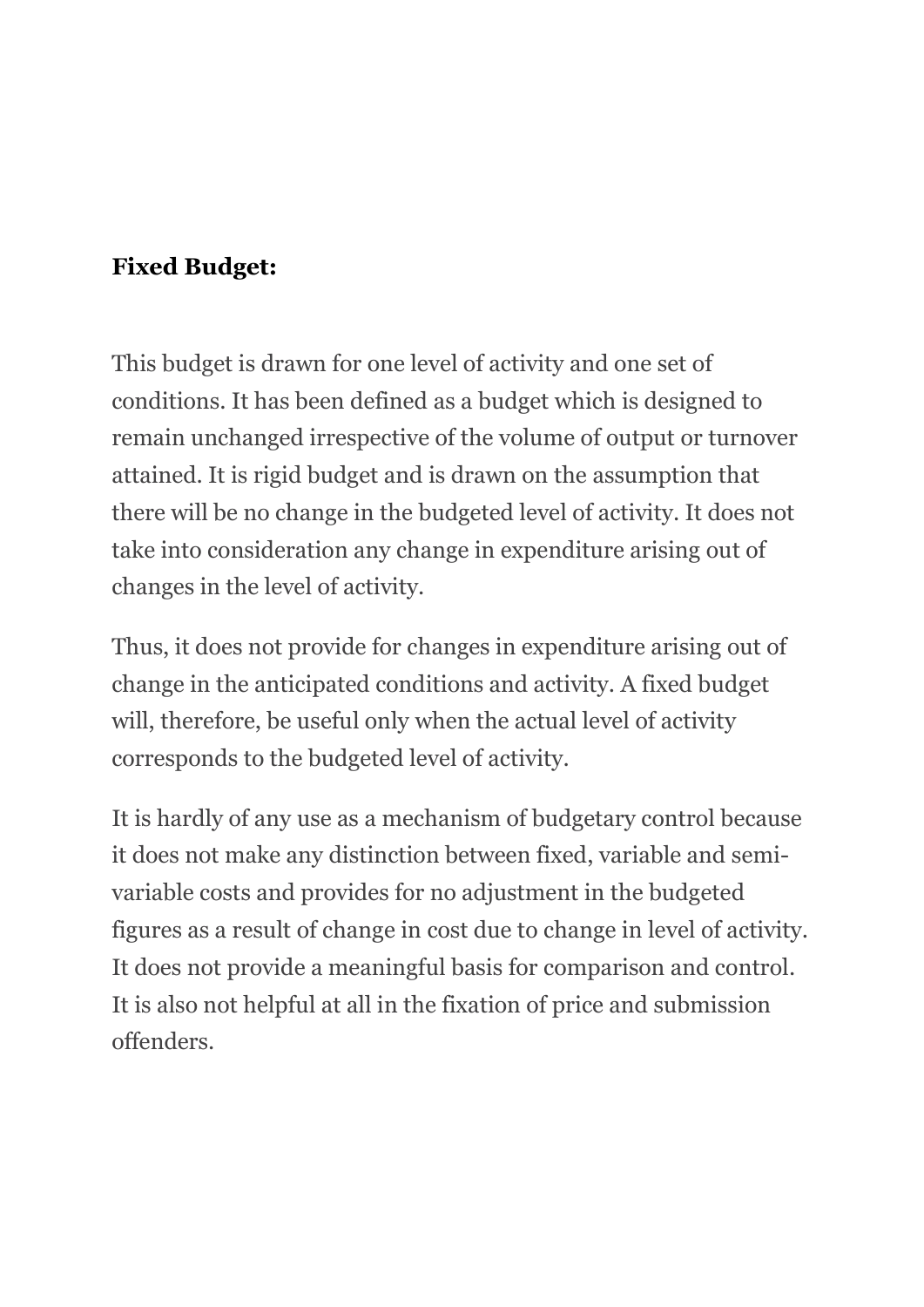#### **Flexible Budget:**

The Chartered Institute of Management Accountants, England, defines a flexible budget as a budget which, by recognising the difference in behaviour between fixed and variable costs in relation to fluctuations in output, turnover, or other variable factors such as number of employees, is designed to change appropriately with such fluctuations. Thus, a flexible budget gives different budgeted costs for different levels of activity.

A flexible budget is prepared after making an intelligent classification of all expenses between fixed, semi-variable and variable.

# **Such a budget is prescribed in the following cases:**

(i) Where the level of activity during the year varies from period to period, either due to the seasonal nature of the industry or to variation in demand.

(ii) Where the business is a new one and it is difficult to foresee the demand.

(iii) Where the undertaking is suffering from shortage of a factor of production such as materials, labour, plant capacity etc. The level of activity depends upon the availability of such a factor of production.

(iv) Where the business units keep on introducing new products or make changes in the design of its products frequently.

(v) Where the industries are engaged in make to order business like ship-building.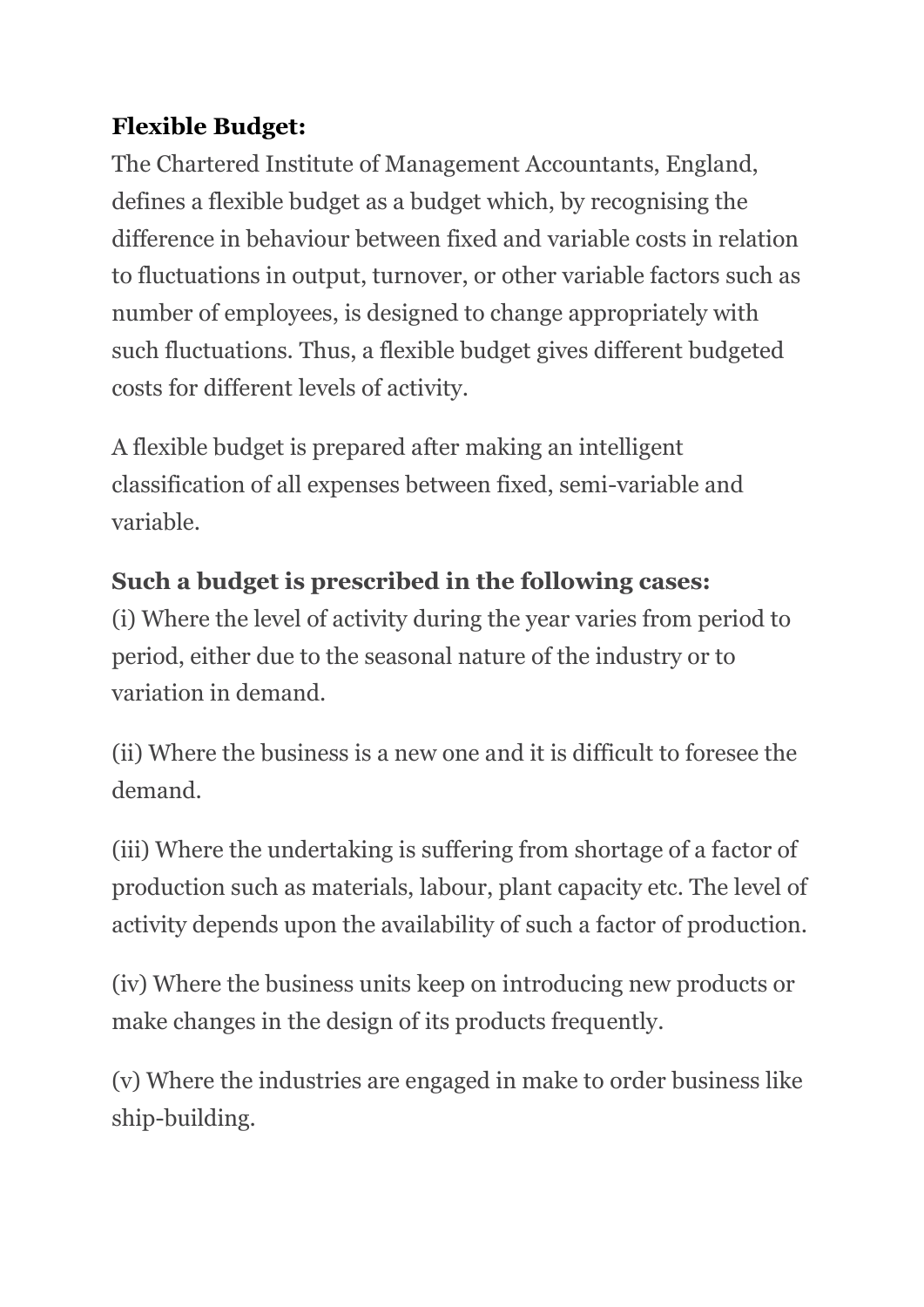#### **Distinction between Fixed Budget and Flexible Budget:**

## **Following are the main differences between these**

#### **budgets:**

| <b>Point of Distinction</b>                            | <b>Fixed Budget</b>                                                                                                                                                              | <b>Flexible Budget</b>                                                                                            |  |  |
|--------------------------------------------------------|----------------------------------------------------------------------------------------------------------------------------------------------------------------------------------|-------------------------------------------------------------------------------------------------------------------|--|--|
| 1. Flexibility                                         | It is inflexible and does not change<br>with the actual volume of output<br>achieved.                                                                                            | It is flexible and can be suitably<br>recasted quickly according to the<br>level of activity attained.            |  |  |
| 2. Condition                                           | It assumes that conditions would<br>remain static.                                                                                                                               | It is designed to change according<br>to changed conditions.                                                      |  |  |
| 3. Classification of<br>costs                          | Costs are not classified according<br>to their variability i.e. fixed,<br>variable and semi-variable                                                                             | Costs are classified according to<br>the nature of their variability.                                             |  |  |
| 4. Comparison                                          | Comparison of<br>actual<br>and<br>budgeted performance cannot be<br>done correctly if the volume of<br>output differs.                                                           | Comparisons are realistic as the<br>changed plan figures are placed<br>against actual ones.                       |  |  |
| 5. Forecasting                                         | It is difficult to forecast accurately<br>the results in it.                                                                                                                     | It clearly shows the impact of<br>the<br>various expenses<br>$_{on}$<br>operational aspect of<br>the<br>business. |  |  |
| 6. Budget                                              | Only one budget at a fixed level of<br>activity is prepared due to an<br>unrealistic expectation on the part<br>of the management i.e., all<br>conditions will remain unaltered. | Under it, series of budgets are<br>prepared at different levels of<br>activity.                                   |  |  |
| 7. Ascertainment of<br>costs                           | It is not possible to ascertain costs<br>correctly if there is a change in cir-<br>cumstances.                                                                                   | Costs can be easily ascertained at<br>different levels of activity under<br>this type of budget.                  |  |  |
| 8. Tool for cost con-<br>trol                          | It has a limited application and is<br>ineffective as a tool for cost control.                                                                                                   | It has more applications and can<br>be used as a tool for effective cost<br>control                               |  |  |
| 9. Fixation of<br>prices & submis-<br>sion of tenders. | If the budgeted and actual activity<br>levels vary, the correct ascertain-<br>ment of costs and fixation of prices<br>becomes difficult.                                         | It helps in fixation of price and<br>submission of tenders due to cor-<br>rect ascertainment of costs.            |  |  |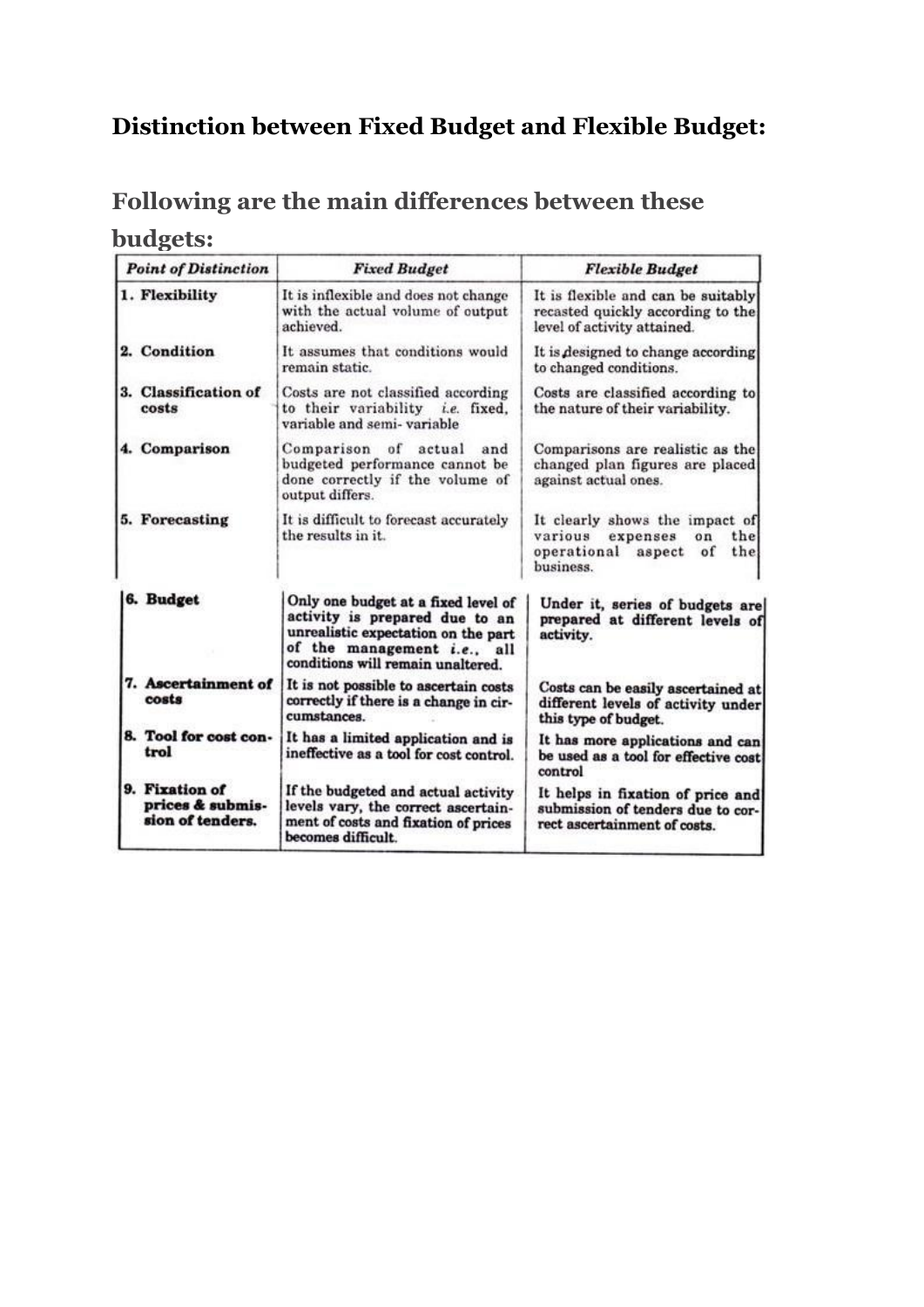## **Utility (or Importance) of Flexible Budget:**

1. With flexible budget, it is possible to establish budgeted cost for any range of activity.

2. A flexible budget is very useful for purposes of budgetary control because it corresponds with changes in the level of activity.

3. It is helpful in assessing the performance of departmental heads because their performance can be judged in relation to the level of activity attained by the organisation.

4. Cost ascertainment at different levels of activity is possible because a flexible budget is prepared for various levels of activity.

5. It is helpful in price fixation and sending quotations.

To conclude, a flexible budget is more useful, elastic and practical.